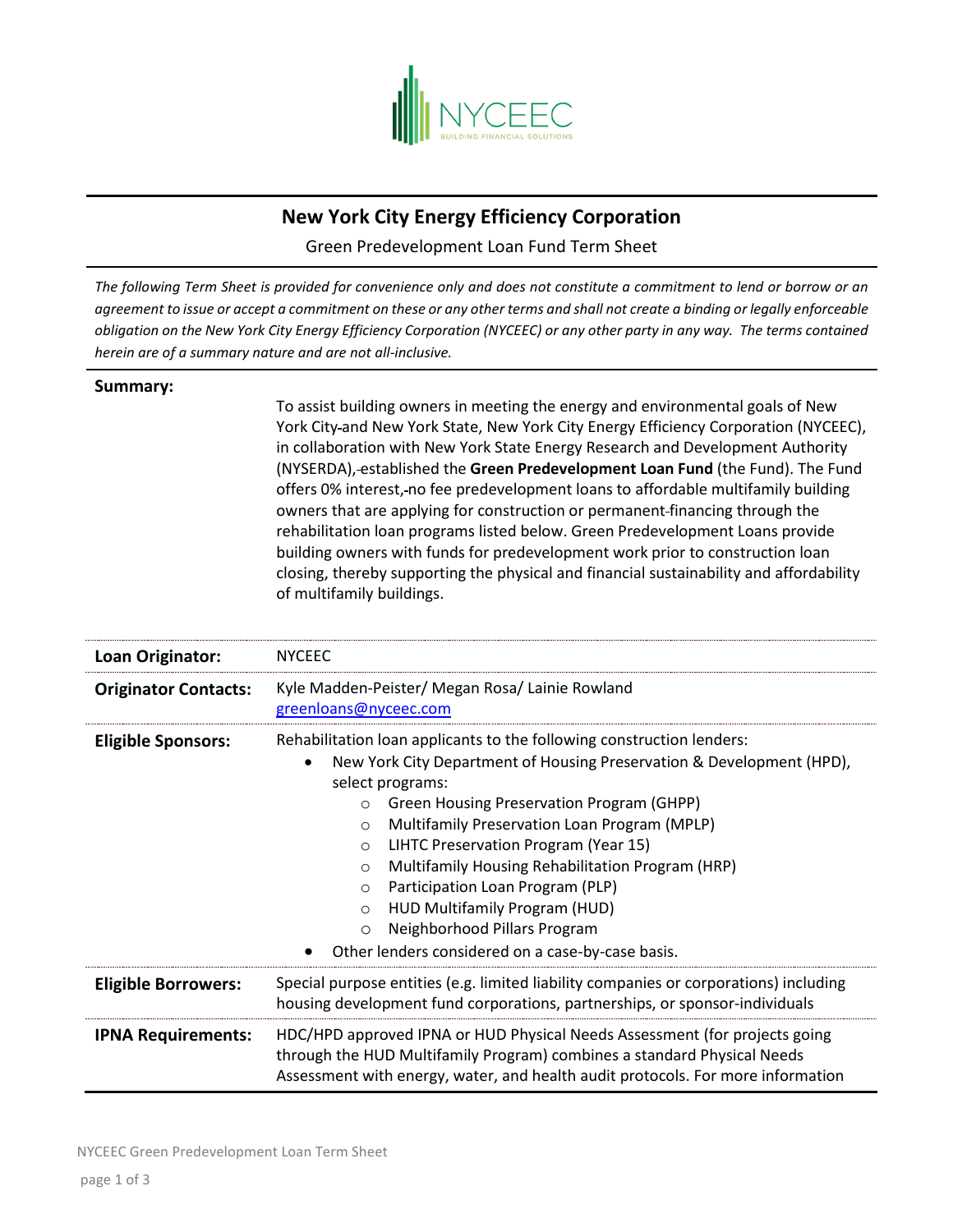

|                                       | please visit: http://www1.nyc.gov/site/hpd/developers/development-                                                                                                                                                                                                                                                                                                                                                                                                                                                                                                                                                              |
|---------------------------------------|---------------------------------------------------------------------------------------------------------------------------------------------------------------------------------------------------------------------------------------------------------------------------------------------------------------------------------------------------------------------------------------------------------------------------------------------------------------------------------------------------------------------------------------------------------------------------------------------------------------------------------|
|                                       | programs/integrated-physical-needs-assessment.page.<br>1. The IPNA is to be performed using guidance provided by the ASTM E2018-01<br>Standard Guide for Property Condition Assessments: Baseline Property Condition<br>Assessment Process; and generally-accepted industry standards.<br>2. The audit component should adhere to the guidelines set forth in the HPD Energy<br>and Water Audit Protocol.<br>Note: Projects that require a gut rehabilitation are not required to procure an IPNA<br>and must comply with the Enterprise Green Communities Criteria to be eligible to<br>receive the Green Predevelopment Loan. |
| <b>Eligible Costs:</b>                | IPNA, Enterprise Green Communities (EGC) Consultant, property survey, lead and<br>asbestos testing, scope of work development, architectural drawings, technical<br>assistance services, legal fees, appraisal, environmental reports (i.e. Phase I and II)<br>and any other eligible cost as applicable and as required by HPD.                                                                                                                                                                                                                                                                                                |
| <b>Green Requirement:</b>             | By acceptance of a NYCEEC Green Predevelopment Loan, the Borrower and<br>construction lender certify that the Borrower will pursue all cost-effective energy<br>efficiency measures identified in the IPNA as EEWC Incremental or EEWC-Only in the<br>scope of work, HUD Physical Needs Assessment, OR in the Enterprise Green<br>Communities Criteria.                                                                                                                                                                                                                                                                         |
| <b>Eligible Vendors:</b>              | 1. EGC consultant or HDC or HPD-approved IPNA;<br>2. Appraisers and Environmental Site Assessment firms, eligible per construction<br>and permanent lender(s); or<br>3. Others as approved by HPD and relevant construction and permanent lender(s).                                                                                                                                                                                                                                                                                                                                                                            |
| <b>Maximum Amount</b><br>per Project: | Projects involving 1 building:<br>Up to \$40,000 aggregate available through up to 3 Draws<br>Projects involving 2buildings:<br>Up to \$60,000 aggregate available through up to 3 Draws<br>Projects involving 3+ buildings:<br>Maximum loan amount and number of Draws are determined on a case-by-<br>case/project basis.                                                                                                                                                                                                                                                                                                     |
| Loan Term:                            | Loan Term of 30 months; initial 18 months of no payments due, repayment of<br>outstanding balance due over final 12 months.                                                                                                                                                                                                                                                                                                                                                                                                                                                                                                     |
| Lender                                | Portfolio funding is provided by the New York State Energy Research and<br>Development Authority (NYSERDA).                                                                                                                                                                                                                                                                                                                                                                                                                                                                                                                     |
| <b>Servicer</b>                       | <b>NYCEEC</b>                                                                                                                                                                                                                                                                                                                                                                                                                                                                                                                                                                                                                   |
| <b>Draw Schedule:</b>                 | Three draw-downs, with the second and third draws contingent on the results of the<br>IPNA. If the IPNA does not identify sufficient energy efficiency measures, no further<br>advances will be made.                                                                                                                                                                                                                                                                                                                                                                                                                           |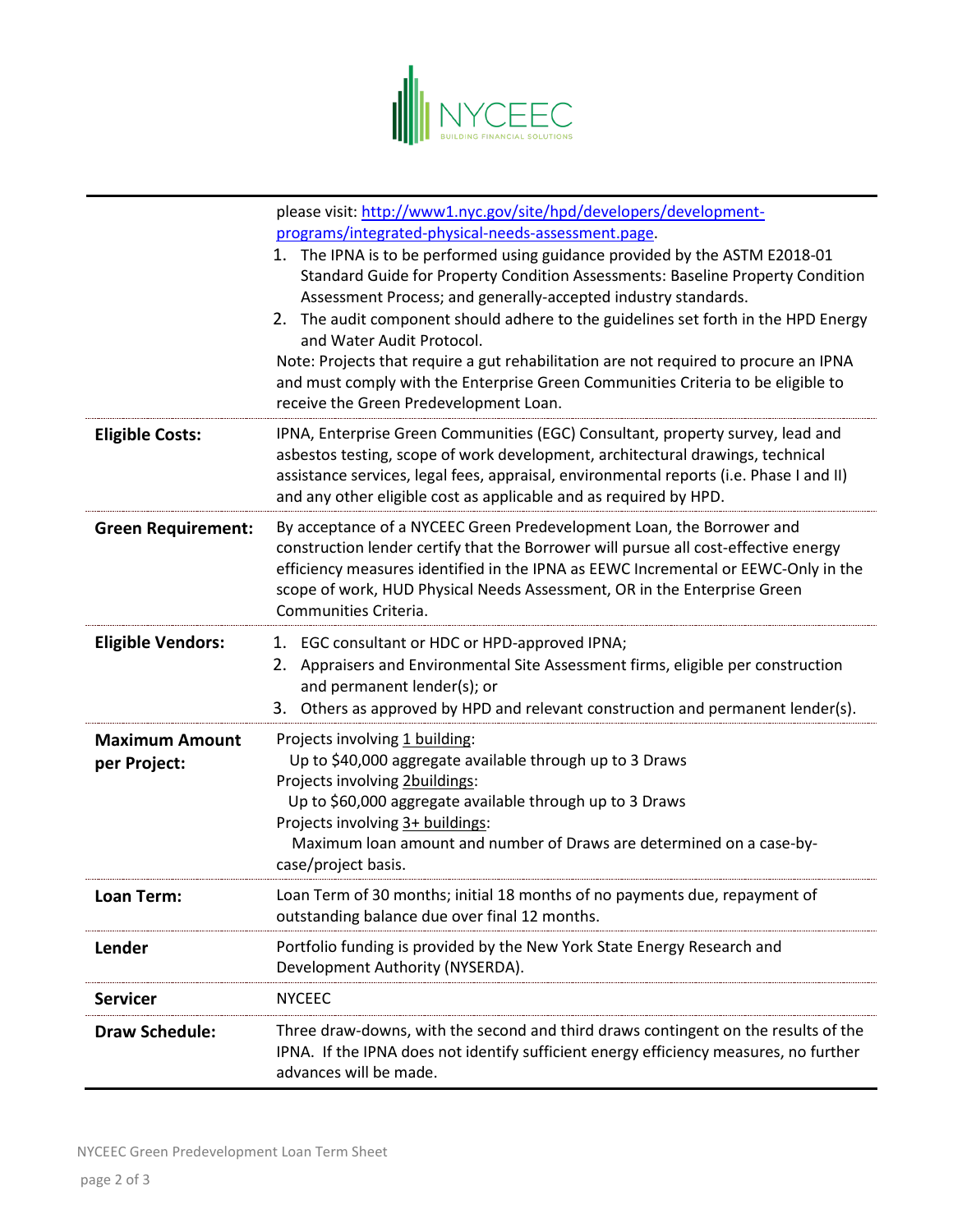

| <b>Collateral:</b>          | Personal and/or corporate guaranty, depending on Sponsor and Borrower structure,<br>from person/or entity with control and majority economics may be required.                                                                                                                                                                                                                                                                                                                                                                                                                                                                                                                                                                                                               |
|-----------------------------|------------------------------------------------------------------------------------------------------------------------------------------------------------------------------------------------------------------------------------------------------------------------------------------------------------------------------------------------------------------------------------------------------------------------------------------------------------------------------------------------------------------------------------------------------------------------------------------------------------------------------------------------------------------------------------------------------------------------------------------------------------------------------|
| Interest rates and<br>fees: | 0% interest and no fees.                                                                                                                                                                                                                                                                                                                                                                                                                                                                                                                                                                                                                                                                                                                                                     |
| Repayment:                  | Principal due at earlier of: (i) construction loan closing; (ii) end of the term; and (iii)<br>sale of the property.                                                                                                                                                                                                                                                                                                                                                                                                                                                                                                                                                                                                                                                         |
| <b>HPD Process:</b>         | Prior to closing into the Fund:<br>1. Owner applies to eligible program and identifies need for predevelopment<br>financing. Information regarding the NYCEEC predevelopment fund is provided<br>to all applicants to the programs named above. Interested potential borrowers<br>contact NYCEEC to begin the financing process.<br>2. Owner completes NYCEEC predevelopment loan application.<br>3. A soft commitment letter from construction lender to NYCEEC related to the<br>project conveys that the owner has applied for financing and the initial review<br>indicates that the project meets program criteria. Upon receipt of the IPNA or<br>HUD Physical Needs Assessment and further determination of eligibility, HPD will<br>include project in its pipeline. |
| <b>Program Evaluation:</b>  | Construction lender will assist NYCEEC in evaluating the energy savings and<br>environmental benefits associated with projects financed through NYCEEC Green<br>Predevelopment Loans.                                                                                                                                                                                                                                                                                                                                                                                                                                                                                                                                                                                        |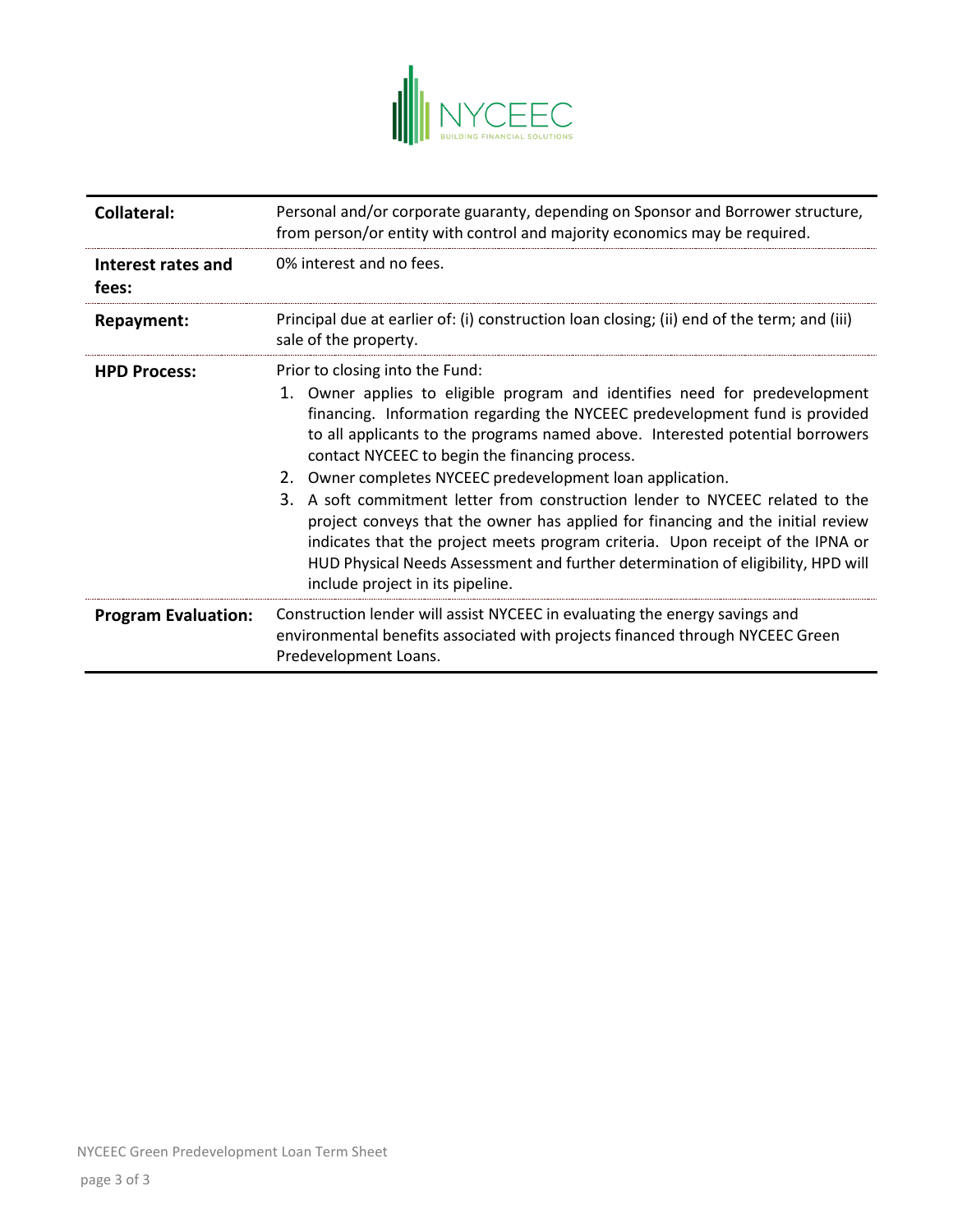

The following application must be filled out in its entirety in order to be eligible for financing.

| $\,$ 1. CONTACT INFORMATION FOR PERSON COMPLETING THIS APPLICATION $\,$ |             |               |  |  |  |  |
|-------------------------------------------------------------------------|-------------|---------------|--|--|--|--|
| Name:                                                                   | Title:      | Organization: |  |  |  |  |
| Telephone:                                                              | Cell Phone: | Email:        |  |  |  |  |

| 2. INFORMATION ABOUT THE BUILDING OWNER |                            |  |             |                            |  |  |
|-----------------------------------------|----------------------------|--|-------------|----------------------------|--|--|
| Legal Name:                             |                            |  |             |                            |  |  |
| Street:                                 |                            |  |             |                            |  |  |
| City:                                   |                            |  | State:      | Zip:                       |  |  |
| $EIN$ #:                                |                            |  | DUNS#:      |                            |  |  |
| <b>Profit Status (check one):</b>       | $\Box$ For-Profit          |  | Non-Profit  |                            |  |  |
| Legal Structure (check one):            | $\Box$ Limited Partnership |  | Corporation | $\Box$ General Partnership |  |  |
| $\Box$ Limited Liability Company        | $\Box$ Sole Proprietorship |  | Cooperative | $\Box$<br>Other            |  |  |

| <b>3. BUILDING INFORMATION</b>                 |                                         |                      |                 |                            |                        |  |  |  |
|------------------------------------------------|-----------------------------------------|----------------------|-----------------|----------------------------|------------------------|--|--|--|
| Tenure (check one):                            | Condominium<br>$\perp$                  |                      | $\Box$ Co-op    | Rental<br>$\perp$          | Owner<br>H<br>occupied |  |  |  |
| Regulatory Status (check all that apply):      | П<br>Subsidized<br>$\Box$<br>affordable |                      | Rent regulated  | Rent stabilized<br>$\perp$ | Market rate<br>$\perp$ |  |  |  |
| Street:                                        |                                         |                      | City:           |                            | Zip:                   |  |  |  |
| Lot Number:                                    |                                         | <b>Block Number:</b> |                 |                            |                        |  |  |  |
| Number of Units:                               |                                         |                      | Square Footage: |                            |                        |  |  |  |
| Property Management Co.:                       |                                         |                      |                 | Years Employed:            |                        |  |  |  |
| Name of Engineering/Assessment Firm (if known) |                                         |                      |                 | Loan Amount                |                        |  |  |  |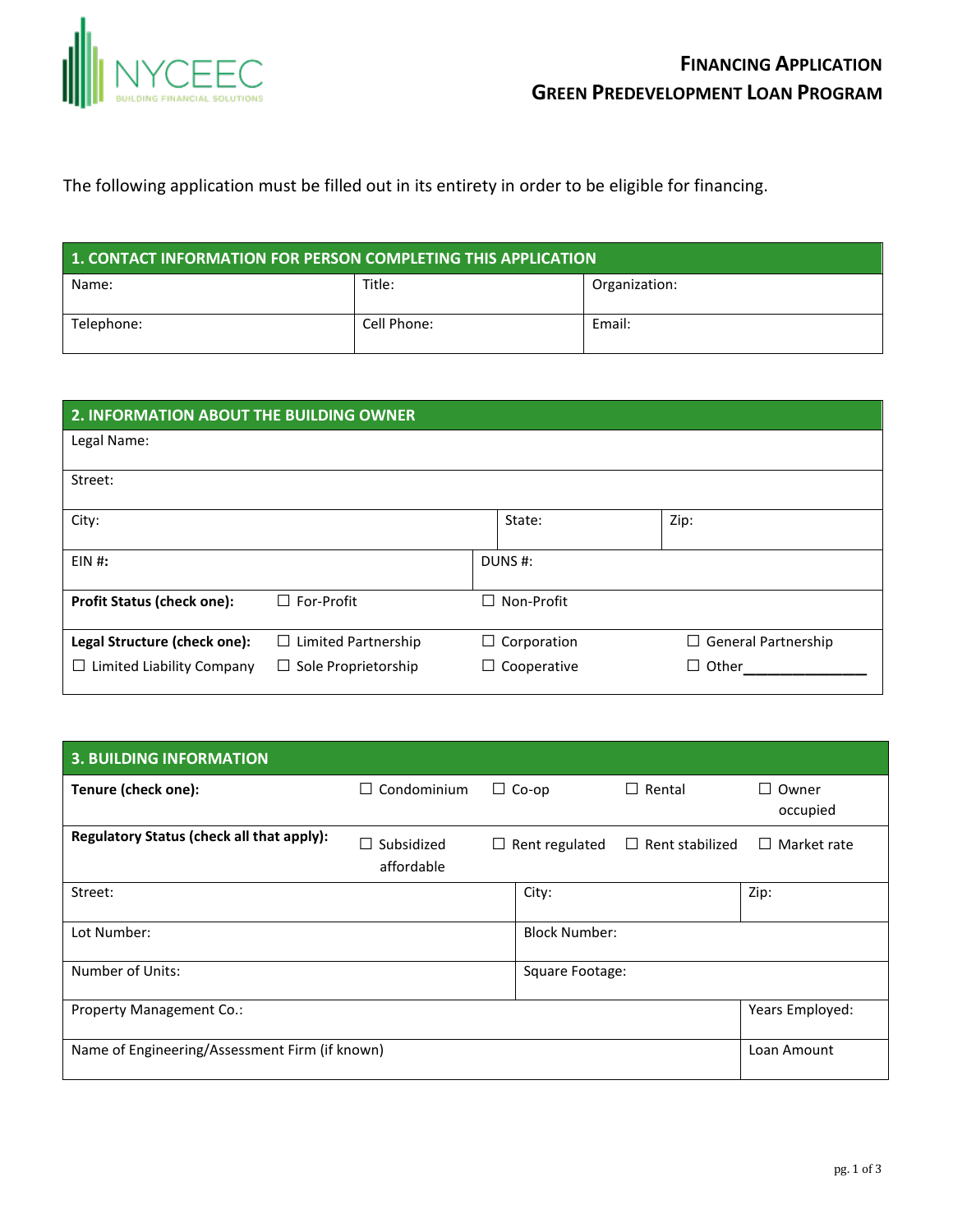

By signing this application, the applicant hereby acknowledges that:

- 1. NYCEEC, at the direction of its Corporate Officers, reserves the right to request additional information during its loan approval process. Acceptance of an application does not constitute a commitment to lend or borrow or an agreement to issue or accept a commitment to arrange any financing and shall not create a binding or legally enforceable obligation on NYCEEC or any other party in any way. All financing approvals are subject to customary due diligence and documentation requirements and approval of final commitments will be governed by NYCEEC Executive Staff and its Corporation Officers; and
- 2. NYCEEC will not share customer information with third parties, provided, however, the applicant agrees that NYCEEC may provide customer information including customer name, account number, electric and/or gas consumption data and electric and/or gas energy savings to the US Department of Energy (DOE) for program evaluation purposes. The DOE will keep customer information confidential. Customer information may also be provided to the New York Public Service Commission (PSC). Any customer information provided to the PSC will be aggregated with information about other customers and not personally identifiable.

Applicant: \_\_\_\_\_\_\_\_\_\_\_\_\_\_\_\_

By: \_\_\_\_\_\_\_\_\_\_\_\_\_\_\_\_\_\_\_\_\_\_

Name: \_\_\_\_\_\_\_\_\_\_\_\_\_\_\_\_\_\_\_

Date: \_\_\_\_\_\_\_\_\_\_\_\_\_\_\_\_\_\_\_\_

*Please submit this form to NYCEEC via email at greenloans@nyceec.com or post by mailing this form to:* 

> *New York City Energy Efficiency Corporation 1359 Broadway, 19 th Floor New York, NY 10018 Attn: Green Predevelopment Loan Program Fax: 646-797-4629 Telephone: 646-797-4630*

|                               |                  | <b>INITIAL</b> |  |  | <b>DATE</b> |  |  |  |   |  | <b>APPLICATION NUMBER</b> |  |  |
|-------------------------------|------------------|----------------|--|--|-------------|--|--|--|---|--|---------------------------|--|--|
| <b>For NYCEEC use</b><br>only | <b>Processor</b> |                |  |  |             |  |  |  | ٠ |  |                           |  |  |
|                               | Authorizer       |                |  |  |             |  |  |  |   |  |                           |  |  |